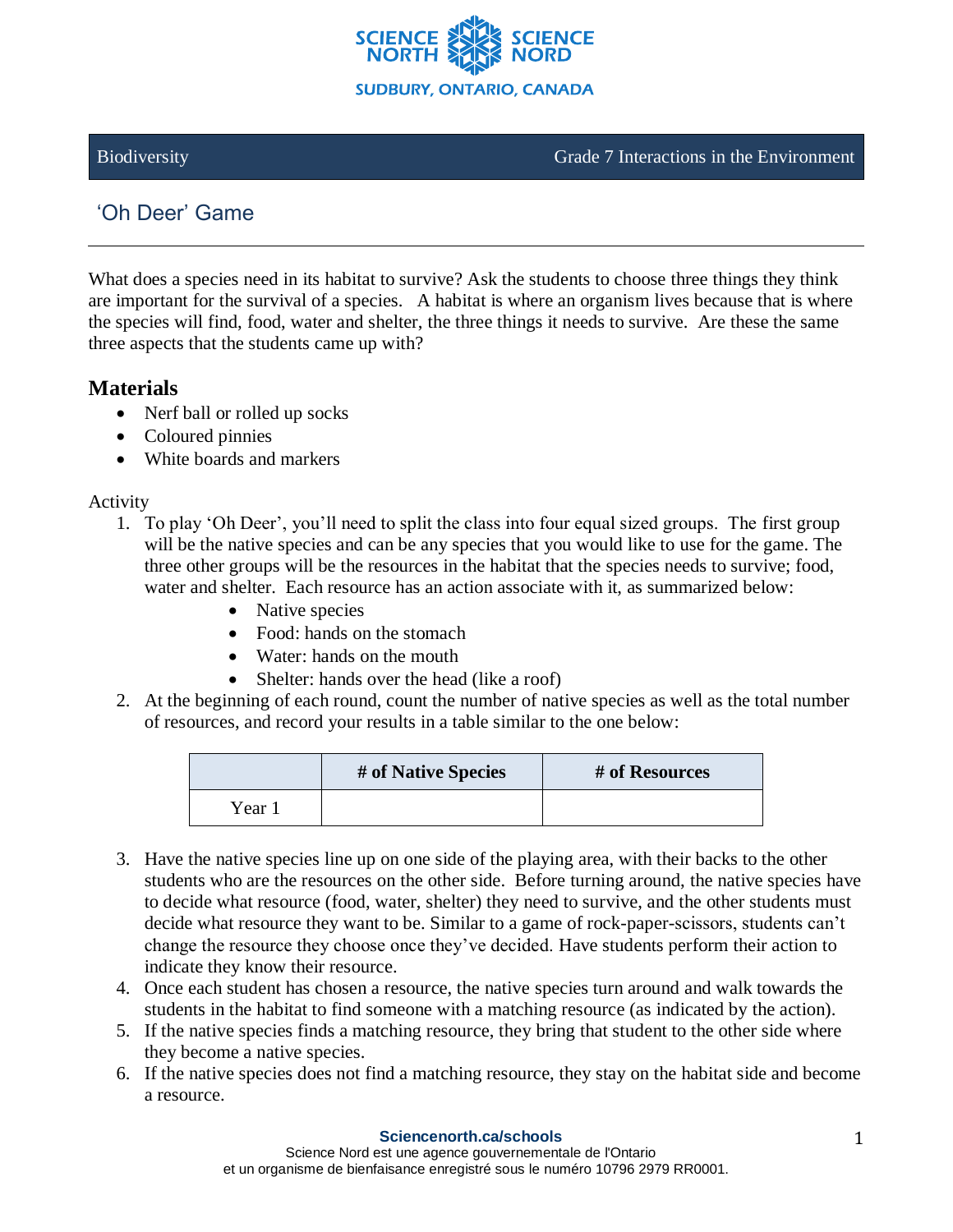

- 7. Repeat the game for several rounds (7 to 10-year cycle). Use the table to keep track of the numbers at the beginning of each round.
- 8. You can repeat the game with different scenarios which demonstrate other properties of an ecosystem.

## **Scenario 1**

• Choose one student to be the predator and give them a nerf ball or ball of socks. They can throw this at native species to catch them. When a natural species is caught by the predator, they become part of the habitat. All other players continue as before. Use the table below to keep track of the number of native species, resources and predators at the beginning of each round. You can introduce more or less predators to change the scenario.

|        | # of Native Species | # of Resources | # of Predators |
|--------|---------------------|----------------|----------------|
| Year 1 |                     |                |                |

## **Scenario 2**

• Choose a few students to be a non-native species by giving them different needs than what are available in the habitat and have them represent this with a different action. For example, a nonnative species can put their hands on their hips to represent food. All other players continue as before. Use the table below to keep track of the number of native species, resources and nonnative species at the beginning of each round. You can introduce more or less predators to change the scenario.

|      | # of Native Species | # of Resources | # of Non-Native<br><b>Species</b> |
|------|---------------------|----------------|-----------------------------------|
| Year |                     |                |                                   |

## **Scenario 3**

• Choose a student to be an evasive species. The evasive species need the same resources as the native species but they get to choose before the native species and take two resources at a time. If you play with a predator, the evasive species can't be caught. All other players continue as before. Play this scenario until you run out of native species. Use the table below to keep track of the number of native species, resources, and evasive species at the beginning of each round. You can introduce more or less evasive species to change the scenario.

|          | # of Native Species | # of Resources | # of Evasive Species |
|----------|---------------------|----------------|----------------------|
| $Vear$ . |                     |                |                      |